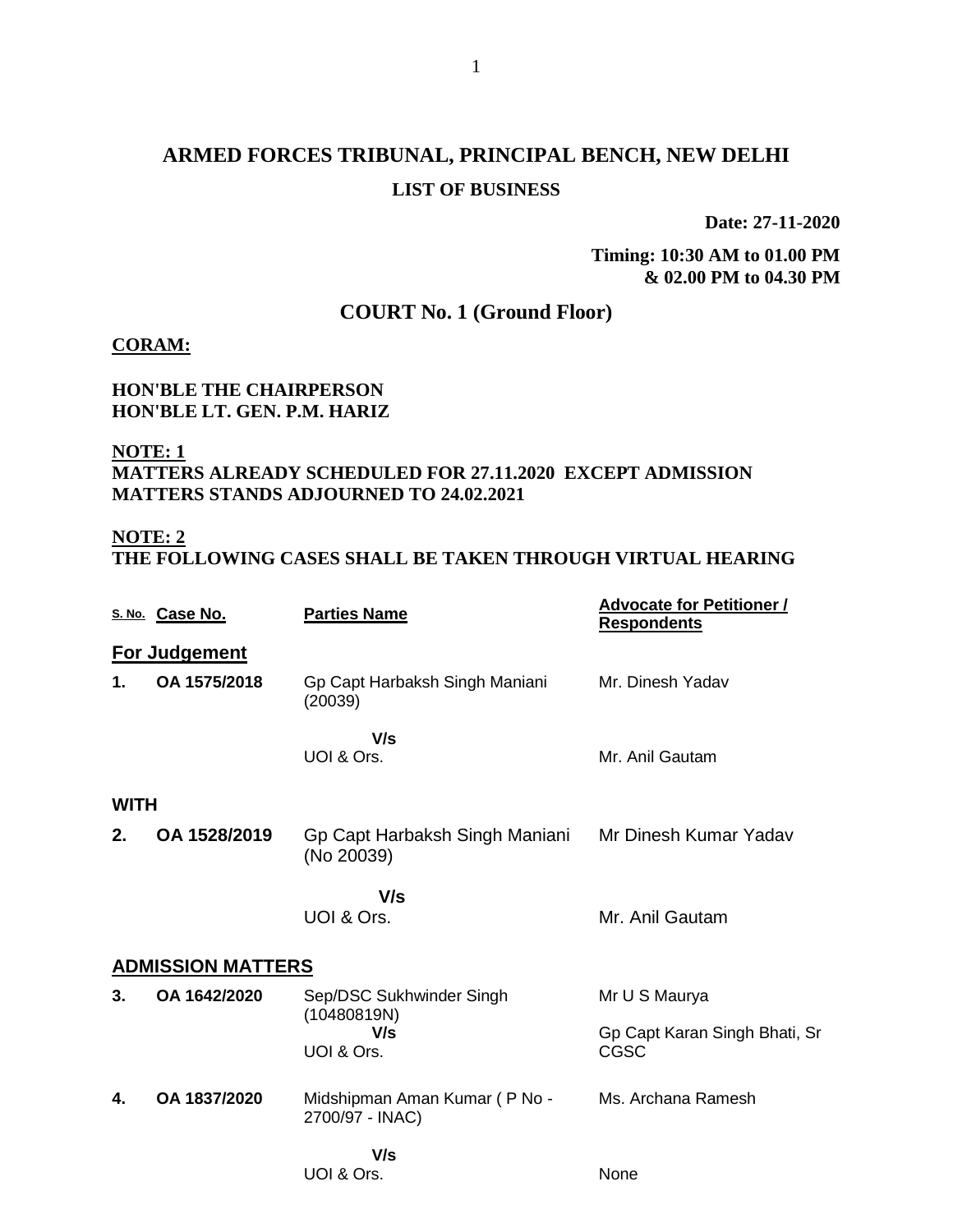| 5.                            | OA 1838/2020                         | Maj Siddharth Singh (IC 73590 M)                                  | Ms Neela Gokhale, Ms Shruti<br>Dixit, Ms Harshal Gupta And Mr   |
|-------------------------------|--------------------------------------|-------------------------------------------------------------------|-----------------------------------------------------------------|
|                               |                                      | V/s                                                               | <b>Kushal Chaudhary</b>                                         |
|                               |                                      | UOI & Ors.                                                        | None                                                            |
| 6.                            | OA 1839/2020                         | Cpl Vipan Kumar (789665-G)                                        | Ms. Archana Ramesh                                              |
|                               |                                      | V/s<br>UOI & Ors.                                                 | None                                                            |
| 7.                            | OA 1840/2020<br>with<br>MA 2120/2020 | IC-45278N Col Aseem Atrey (Retd) &<br>Ors.                        | Mr Indra Sen Singh & Mr Kirtika<br>Chhatwal                     |
|                               |                                      | V/s<br>UOI & Ors.                                                 | None                                                            |
|                               | <u>MA (OTHERS)</u>                   |                                                                   |                                                                 |
| 8.                            | MA 1320/2020<br>in.                  | Maj M C Ashish Chinnappa                                          | Mr. T Prashad                                                   |
|                               | OA 1190/2016                         | V/s<br>UOI & Ors.                                                 | Mr. Harish V Shankar                                            |
| 9.                            | MA 1429/2020<br>in<br>OA 290/2017    | Maj Gen Mahesh Chander (Retd.) (DR- Ms. Archana Ramesh<br>10288Y) |                                                                 |
|                               |                                      | V/s                                                               |                                                                 |
|                               |                                      | UOI & Ors.                                                        | Mr. Ashok Chaitanya                                             |
| 10.                           | MA 1675/2020<br>in                   | IC-43228K Brig M Rajendran                                        | Ms. Neela Gokhale                                               |
|                               | OA 1908/2018                         | V/s<br>UOI & Ors.                                                 | Dr. Vijendra Singh Mahndiyan                                    |
| 11.                           | MA 1776/2020                         | Ex Hav Bharat Chandra Rout                                        | Ms. Archana Ramesh                                              |
|                               | in<br>OA 1292/2016                   | $(6932854-P)$                                                     |                                                                 |
|                               |                                      | V/s<br>UOI & Ors.                                                 | Mr. Avdhesh Kumar Singh                                         |
| <b>PLEADINGS NOT COMPLETE</b> |                                      |                                                                   |                                                                 |
| 12.                           | OA 278/2020<br>with                  | IC-49761P Col JP Singh VSM                                        | Mr S S Pandey                                                   |
|                               | MA 2076/2020                         | V/s<br>UOI & Ors.                                                 | Mr Rajeev Kumar                                                 |
| 13.                           | OA (Appeal)<br>795/2020              | SS-43767A Maj Rubina Kaur Keer                                    | Ms. Neela Gokhale                                               |
|                               | with<br>MA 1889/2020                 | V/s<br>UOI & Ors.                                                 | Gp Capt Karan Singh Bhati, Sr.<br>CGSC for R1 & 2. None for R-3 |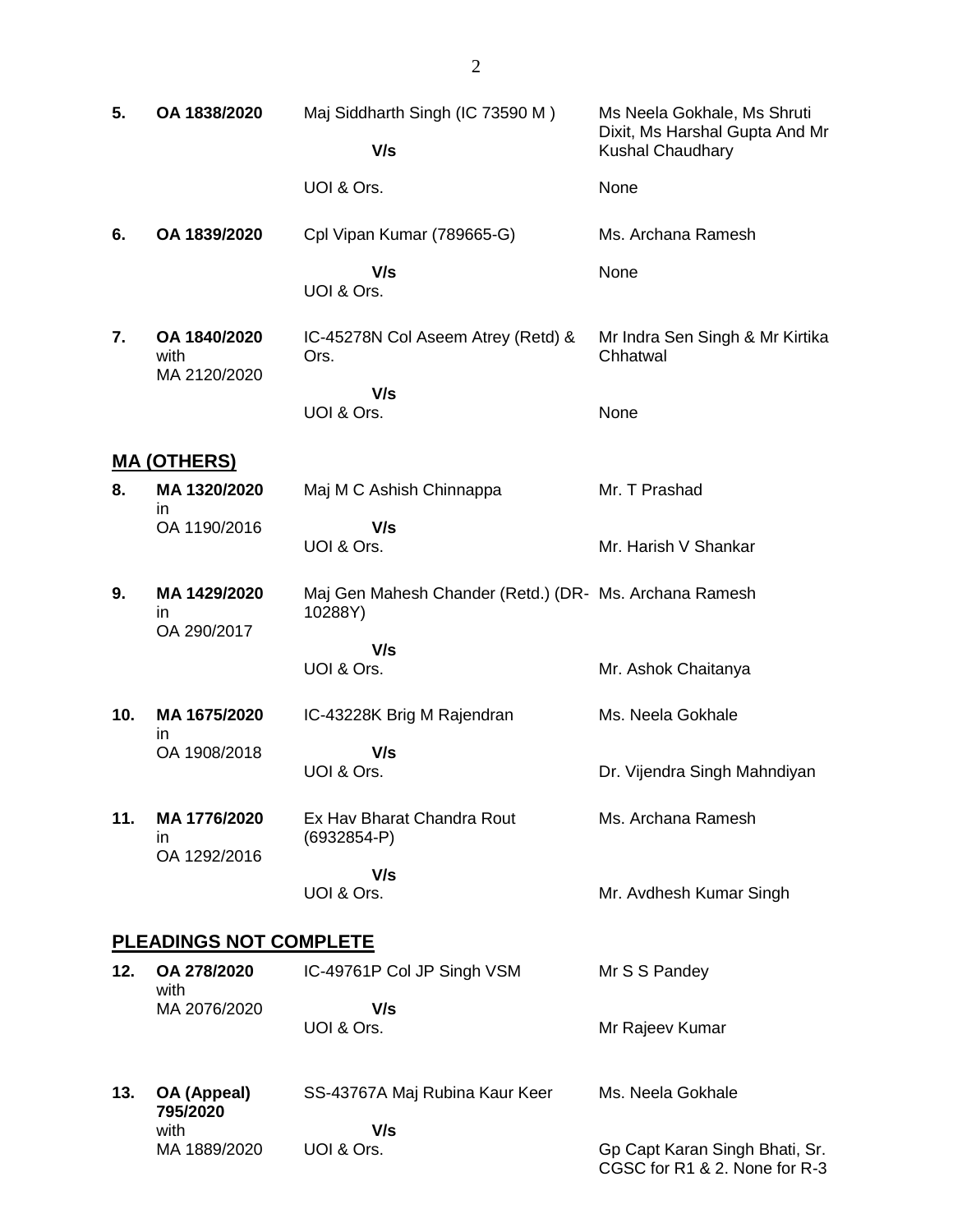| 14.                       | OA 852/2020<br>with      | Ex CFN Kishor Kumar (14619878-M)                     | Mr. Anand K. Chauhan                         |
|---------------------------|--------------------------|------------------------------------------------------|----------------------------------------------|
|                           | MA 1872/2020             | V/s<br>UOI & Ors.                                    | Mr. V S Tomar for R 1-5, None<br>for R 6 & 7 |
| 15.                       | OA (Appeal)<br>1338/2020 | Ex Maj Khem Chand (SL-4887H)<br>(CONVICTED)          | Mr. Lalit Kumar & Abhishek Ray               |
|                           |                          | V/s<br>UOI & Ors.                                    | Mr. Anil Gautam                              |
| 16.                       | OA 1391/2020             | IC-54763K Col Bharati Kant Shukla                    | Mr. Anand Kumar                              |
|                           |                          | V/s<br>UOI & Ors.                                    | Mr Satya Ranjan Swain                        |
| 17.                       | OA 1639/2020             | TA-42601-M Maj Shiraz Ahmed                          | Mr. Rovins Fr. Sharma                        |
|                           |                          | V/s<br>UOI & Ors.                                    | Mr. Anil Gautam                              |
| 18.                       | OA 1645/2020             | TA-42428N Lt Col Rajesh Sharma                       | Mr. RK Tripathi                              |
|                           |                          | V/s<br>UOI & Ors.                                    | Mr Rajeev Kumar                              |
| 19.                       | OA 1671/2020             | Maj Jitendra Gautam (TA-42908X)                      | Mr Hemant Singh                              |
|                           |                          | V/s<br>UOI & Ors.                                    | Mr. J S Rawat                                |
| 20.                       | OA 1701/2020             | TA-42594F Lt Col Akshay Pareek                       | Mr. Ankur Chhibber                           |
|                           |                          | V/s<br>UOI & Ors.                                    | None                                         |
| 21.                       | OA 1801/2020             | TA-42361A Col (TS) Yash Rathore                      | Mr. Indra Sen Singh/Kirtika<br>Chhatwal      |
|                           |                          | V/s<br>UOI & Ors.                                    | Mr Anil Gautam                               |
| <b>PLEADINGS COMPLETE</b> |                          |                                                      |                                              |
| 22.                       | OA 1953/2018<br>with     | Lt Col Sonal Chandra (IC 58547N)                     | Mr SS Pandey & Associates                    |
|                           | MA 2159/2018             | V/s<br>UOI & Ors.                                    | Mr. J S Rawat                                |
| 23.                       | OA 424/2019              | Sub Aman Singh Rathore (Retd) (JC<br>450808P)<br>V/s | Mr Mohan Kumar & Associates                  |
|                           |                          | UOI & Ors.                                           | Mr SD Windlesh for R 1-4, None<br>for $R-5$  |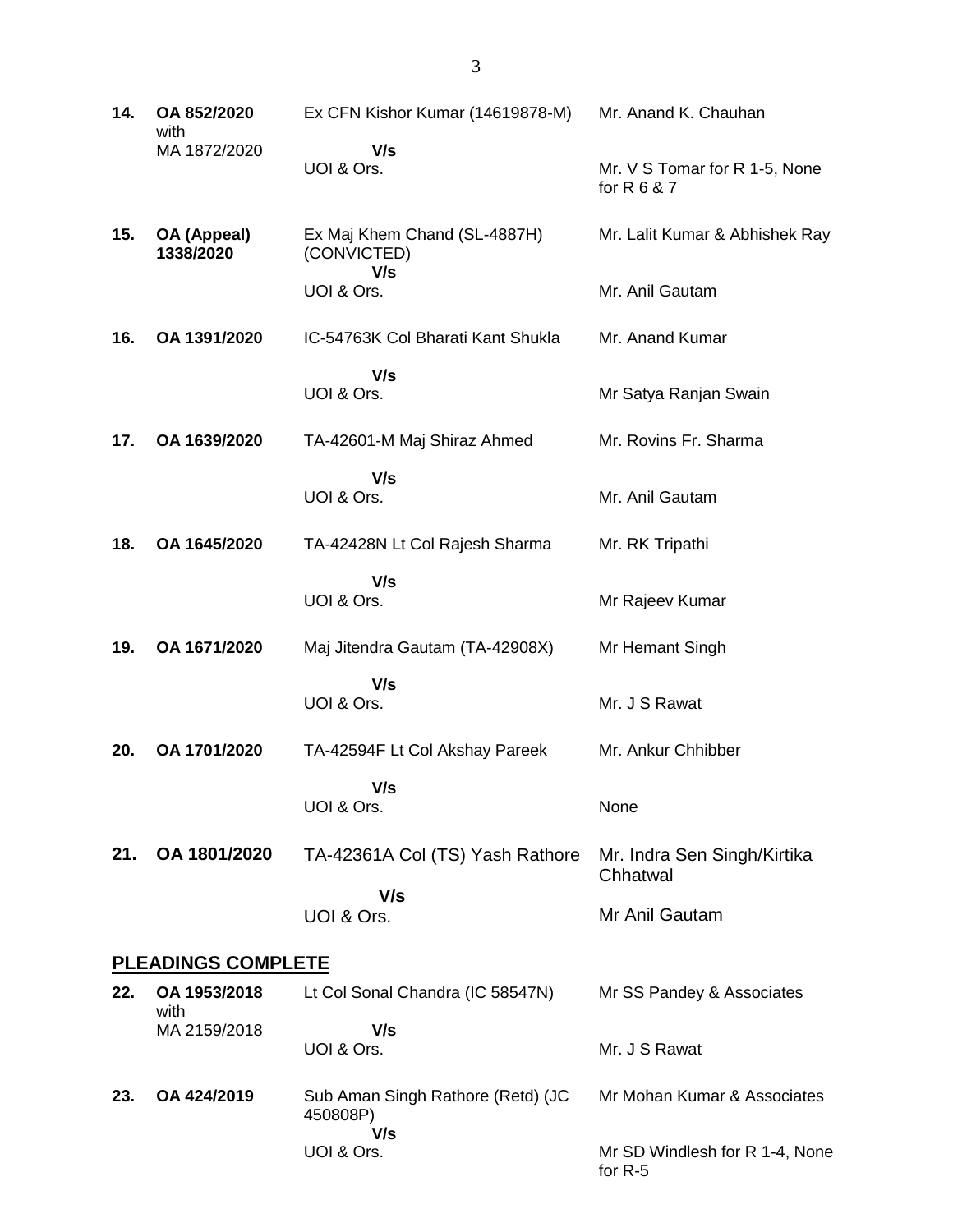### **HON'BLE THE CHAIRPERSON WILL SIT SINGLY IMMEDIATELY AFTER THE BOARD OF DB IS DISCHARGED**

|    | S. No. Case No.                            | <b>Parties Name</b>                                     | <b>Advocate for Petitioner /</b><br><b>Respondents</b> |
|----|--------------------------------------------|---------------------------------------------------------|--------------------------------------------------------|
|    | <b>For Orders</b>                          |                                                         |                                                        |
| 1. | MA 1768/2020<br>in                         | Ex Sgt Santosh Kumar Pal (762571-H) Ms. Pallavi Awasthi |                                                        |
|    | OA Diary No                                | V/s                                                     |                                                        |
|    | 3750/2020                                  | UOI & Ors.                                              | Mr. Harish V Shankar                                   |
| 2. | MA 2074/2020<br>in<br>OA 1479/2019<br>(PB) | (No 13857705 M) Hony Nb Sub<br>Ambrish Mall (Retd)      | Mr S S Pandey & Associates                             |
|    |                                            | V/s                                                     |                                                        |
|    |                                            | UOI & Ors                                               | Mr. J S Yadav                                          |
| 3. | MA 2077/2020<br>in.<br>OA Diary No         | Smt Bhanwari W/O Ex Pnr Late<br>Jagmal Dan (8008558)    | Mr Indra Sen Singh                                     |
|    | 4403/2020                                  | V/s                                                     |                                                        |
|    |                                            | UOI & Ors.                                              | None                                                   |
| 4. | MA 2095/2020<br>in<br>OA Diary No          | Ex Cadet Gautam Singh<br>(3276/B/99)                    | Mr. Jaideep Singh, Kartik<br>Dabas & Disha Sachdeva    |
|    | 4638/2020                                  | V/s                                                     |                                                        |
|    |                                            | UOI & Ors.                                              | None                                                   |

### **THIS BENCH WILL NOT ASSEMBLE TODAY**

#### **CORAM:**

### **HON'BLE THE CHAIRPERSON HON'BLE LT. GEN. PHILIP CAMPOSE**

|                   | S. No. Case No.   | <b>Parties Name</b> | <b>Advocate for Petitioner /</b><br><b>Respondents</b> |  |
|-------------------|-------------------|---------------------|--------------------------------------------------------|--|
| <b>PART HEARD</b> |                   |                     |                                                        |  |
| 1.                | OA 8/2016<br>with | Sub Maneesh Kumar   | Ms. Archana Ramesh                                     |  |
|                   | MA 5/2016         | V/s<br>UOI & Ors.   | Mr Arvind Patel                                        |  |
|                   |                   |                     |                                                        |  |